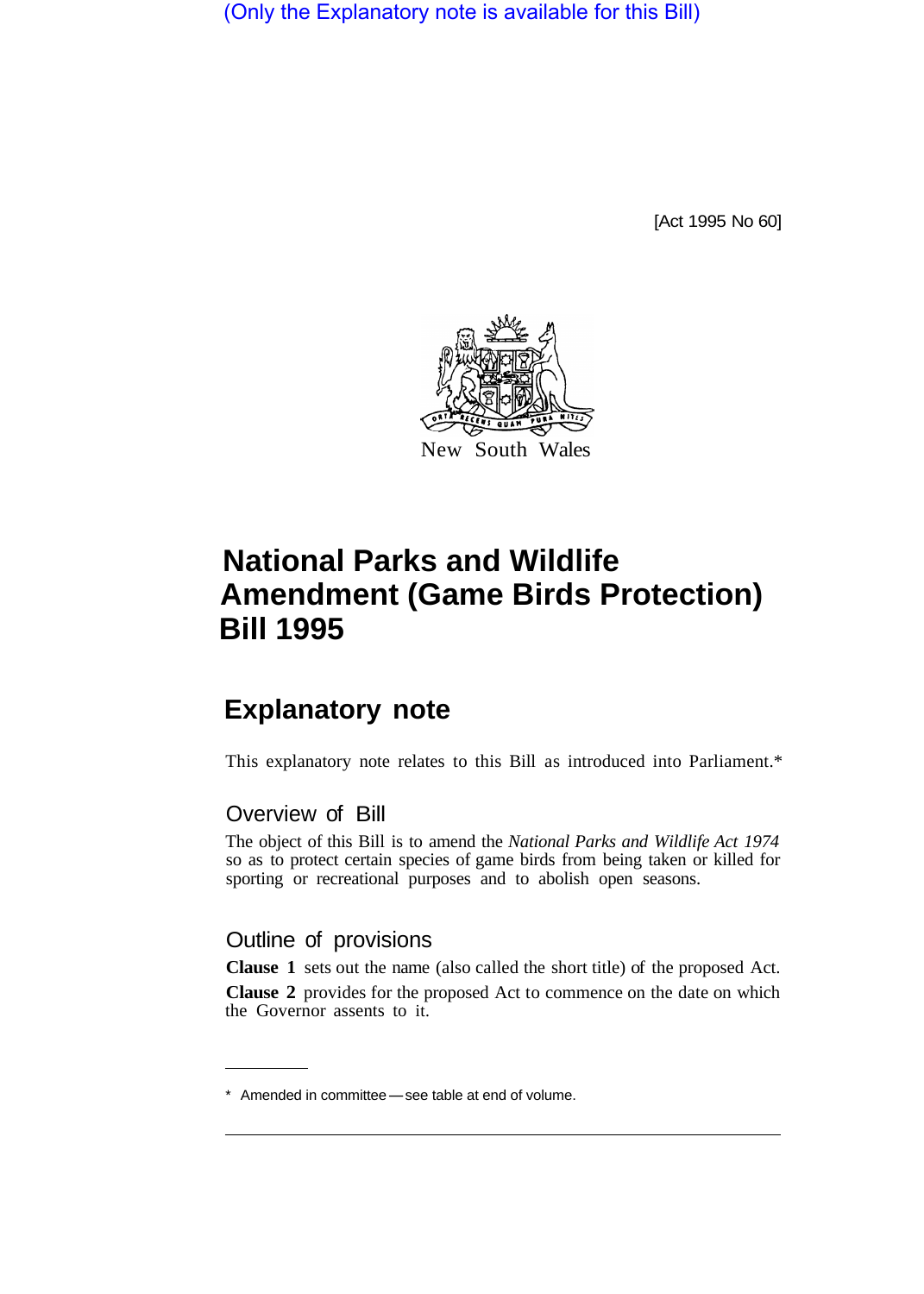National Parks and Wildlife Amendment (Game Birds Protection) Bill 1995 [Act 1995 No 60]

Explanatory note

**Clause 3** gives effect to the Schedule of amendments to the *National Parks and Wildlife Act 1974.* 

**Clause 4** makes it clear that the amendments made by the proposed Act will apply to licences and authorities already in force under the *National Parks and Wildlife Act 1974.* 

**Schedule 1** contains amendments to the *National Parks and Wildlife Act 1974* that are intended to prevent certain species of game birds from being taken or killed for sporting or recreational purposes.

**Schedule 1 [1]** introduces definitions of game bird and wild for the purposes of the *National Parks and Wildlife Act 1974.* The definition of game bird will cover a wild duck, a wild goose, or a wild quail or a bird of any other species declared by order of the Governor to be a species of game bird for the purposes of that Act.

**Schedule 1 [2]** amends section 70 (Fauna in wildlife districts, wildlife refuges, wildlife management areas, conservation areas and certain wilderness areas). Subsection (1) of the section makes it an offence to take or kill fauna within a wildlife district, wildlife refuge, wildlife management area, conservation area, wilderness area or an area subject to a wilderness protection agreement. However, subsection (5) of the section provides that a person is not to be convicted of such an offence alleged to have been committed in a wildlife district if the fauna is not protected or is locally unprotected fauna. Subsection (6) of the section provides that an owner, lessee or occupier of land in a wildlife refuge, wildlife management area, conservation area, wilderness area or an area subject to a wilderness protection agreement is not to be convicted of such an offence alleged to have been committed in such a refuge or area if the fauna is not protected or is locally unprotected fauna. The amendment provides that those subsections are not to apply to locally unprotected fauna that are game birds taken or killed for sporting or recreational purposes.

**Schedule 1 [3]** omits section 95 (Open seasons). The repeal of the section will prevent open seasons from being declared on protected fauna.

**Schedule l [4]** amends section 98 (Taking or killing protected fauna, other than endangered fauna). The amendment will make it an offence to take or kill for sporting or recreational purposes game birds that are unprotected fauna.